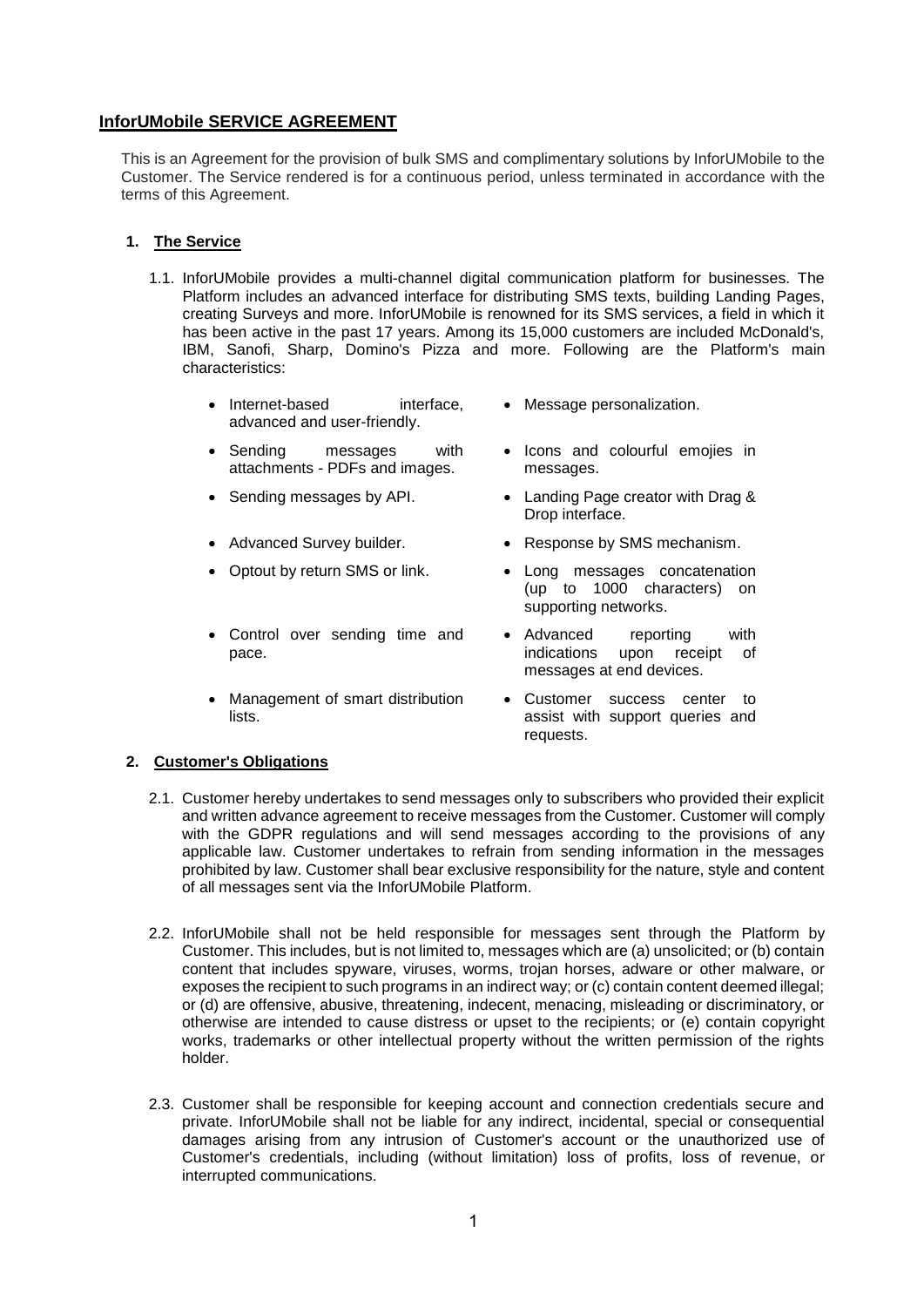- 2.4. Customer will be solely responsible for any harm, damage or loss caused to InforUMobile and/or to the Mobile Operators and/or to the recipient and/or to a third party, due to an act and/or omission connected with the Service, including in connection with the information provided under the Service and/or due to any act conducted contrary to the provisions of the law and/or to the provisions of this Agreement. To dispel any doubt, it is hereby clarified that the Customer will bear liability for the correctness of the information, its reliability and credibility. The Customer is hereby informed that the Mobile Operators shall not bear any liability towards the Customer and/or the subscriber and/or any third party, who may be bound under Services subject of this Agreement.
- 2.5. Customer undertakes to indemnify InforUMobile and/or to compensate it, within 5 days following its demand, for any expense which InforUMobile may have been required to cover and/or for any damages caused to it and/or any loss including special, indirect, evidential or consequential damages resulting from matters related to the Customer and/or to its activities, including due to violation of the provisions of this Agreement; due to sending messages that are contradictory to the content rules; and/or due to violation of the provisions of the law; and/or due to any expense billed from InforUMobile by the Mobile Operators on matters pertaining to the Customer; and/or due to any demand or claim by a third party in connection with the Customer or his activity. Said indemnification and compensation shall include any expense, including attorney fees, court expenses, fines, etc. The obligation to indemnify and/or compensate will remain in force even after the Agreement has been terminated, even if the expense was demanded and/or the damage was caused and/or was detected after termination of the Agreement, provided that it pertains to the Customer and/or to the Customer's activity during the Agreement period.

### **3. Message Length and Charges**

- 3.1. 160 Characters sent will be considered as one message as per the applicable GSM encoding protocol. Longer messages (over 160 characters) will be automatically split and concatenated by InforUMobile. Each resulting part shall be charged as a separate message, the billing unit of which will be 157 characters (including the first message segment).
- 3.2. It is hereby clarified and agreed that all messages sent through the Platform are subject to payment, including if not received on the target device.
- 3.3. All charges are payable in advance and Customer cannot use the Services until Customer's payment has been received.
- 3.4. At the discretion of InforUMobile, free trial periods or testing credits may be issued from time to time, for which no charges shall apply. Such free trial periods and any testing credit is intended for Customer to test the capabilities of the Services. During such periods, all the terms in this Agreement apply.

#### **4. Confidentiality**

4.1. InforUMobile undertakes not to make any use of the distribution lists of SMS message recipients and / or SMS message content, other than for the purpose of the Service, which is the subject of the Agreement.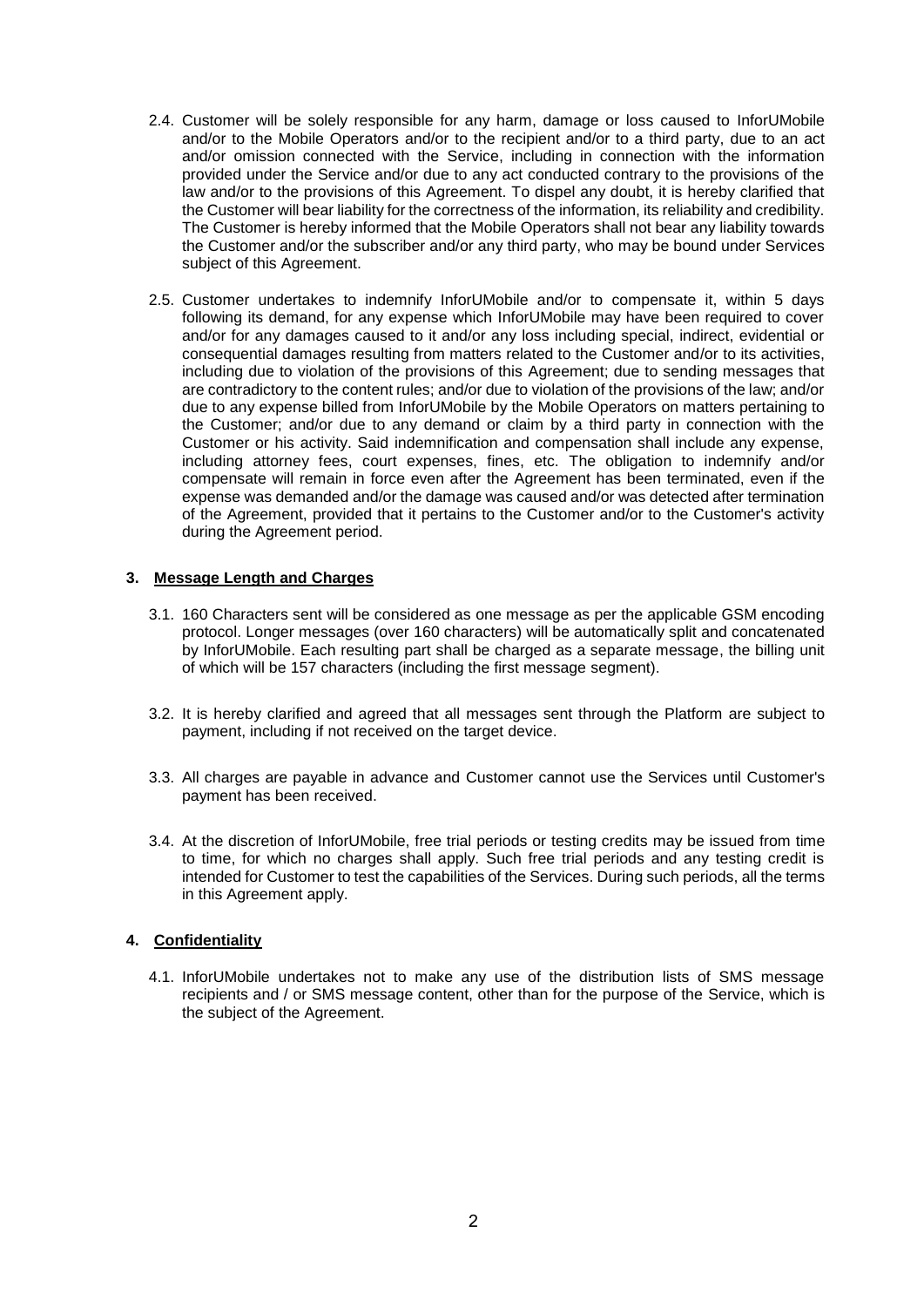## **Quality of Service**

- 4.2. Customer is hereby informed that the quality of Service depends on factors which are not under InforUMobile's control, *inter alia,* on it depends on Mobile Operators, the quality and nature of communication and mobile coverage, quality of end equipment, other services to which and/or from which the Service is conducted, and/or which provide their services on the network, failures of the electricity network, failures of computerized equipment, etc.
- 4.3. The Mobile Operators and/or InforUMobile and/or its owners and/or its managers and/or its employees and/or anyone on their behalf shall not be liable for any loss and/or expense and/or damage, including special, indirect, evidential or consequential damages which may be caused to the Customer and/or anyone on his behalf and/or to the recipient, whatever their cause may be, including as a result of supply or non supply of the Service, its limitation, suspension or disconnection, or its quality, and/or in connection to sending the SMS messages, their timing, contents and results and/or termination of the Service under the provisions of this Agreement. InforUMobile's liability under the provisions of this Agreement is limited to direct damages only, caused to the Customer only, as a result of violation of the provisions of this Agreement by InforUMobile and in any event the compensation amount due to damages under InforUMobile's liability shall be limited to the average monthly fee paid by the Customer to InforUMobile for Services received under this Agreement.
- 4.4. It is hereby agreed that in the event that an SMS message fails to reach its destination, including due to any cause mentioned in this clause, the Customer will not be notified of this fact and moreover non arrival of an SMS message at its destination and/or any distortion in the contents of the message, for any reason, will not exempt the Customer from payment for said message.

#### **5. Contract Period and Termination of Service**

- 5.1. InforUMobile is entitled to terminate the Agreement at any given time by issuing a 10 day advance notice to the Customer, in writing. The Agreement will remain valid as long as no notice has been received as to its termination. In the event of termination of the InforUMobile Service, the Customer will be compensated for the relative part of the payment on messages not sent.
- 5.2. InforUMobile is entitled to disconnect and/or stop the Service to the Customer at any given time, upon demand by the Mobile Operators and/or in response to a court order and/or if required to do so by an authorized authority and/or under the provisions of the law and/or in the event that the Customer violates his obligations under this Agreement. InforUMobile shall not bear any liability for disconnection or termination of Service according to this clause and such disconnection or termination of Service shall not free the Customer from any of his obligations under this Agreement.

#### **6. General Provisions**

- 6.1. The Platform provides Customer with tools to meet the GDPR regulations. These include the ability of extracting information stored on recipients; the ability of deleting recipients' information; the ability of creating signup forms with a mechanism for receiving the recipients' written approval to submit their personal information; the ability of contacting InforUMobile for any GDPR related-query and more.
- 6.2. The payment to cover the cost of messages is calculated by 160 character units. For instance: a 180 character message will be priced as 2 messages and a credit of 2 messages will be deducted from the total number of messages purchased by the Customer.
- 6.3. When sending messages exceeding the one-message unit defined by the Mobile Operators, billing shall be calculated according to the number of units actually sent, as appearing on InforUMobile's Platform message sending reports.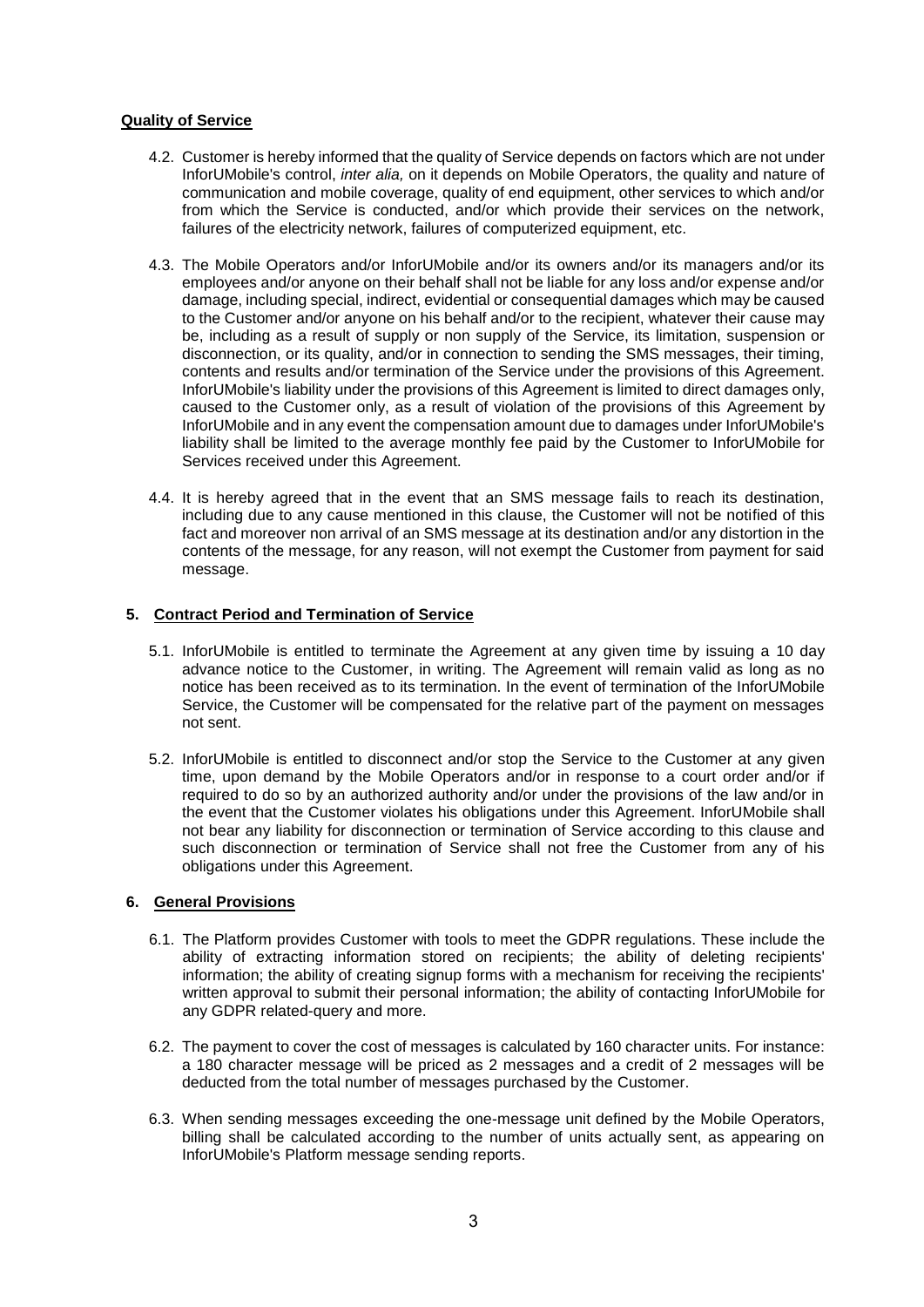- 6.4. In the event of an imbalance between message statistics recorded by Customer and messages statistics recorded by InforUMobile, Customer shall notify InforUMobile within 7 days of the date that the imbalance refers to. InforUMobile shall investigate the reported imbalance and shall notify Customer as to whether an adjustment to Customer's balance is necessary. InforUMobile reserves the right to decline to investigate a message statistics imbalance reported after 7 days of the date that the imbalance refers to.
- 6.5. This Agreement and it alone, as updated from time to time, determines the terms and provisions applicable to Customer service provision; it revokes any Agreement, presentation or undertaking made, if at all, prior to its signing. Any change or addition to this Agreement shall be made in writing. Any postponement, extension, extenuation and/or delay in using the rights granted to InforUMobile under this Agreement and/or the law, shall not be perceived as a waiver on InforUMobile's part, unless explicitly provided in writing.
- 6.6. Any Records retained by InforUMobile and/or by the Mobile Operators, whether in writing, by machine, computer or any other device (including documentation of phone conversations between InforUMobile and the Customer), will serve as prima facie evidence to their contents.
- 6.7. Any Service rendered to the customer under this Agreement is personal and non transferable to another party, all or part thereof, whether in exchange for payment or otherwise, whether directly or indirectly.
- 6.8. For all purposes of the Agreement each Party shall be and act as an independent contractor and not as an employee, employer, partner, joint venture or agent of the other and shall not bind nor attempt to bind the other to any contract, liability or obligation of any kind.
- 6.9. The provisions of the Sections of this Agreement (to the extent that such provisions are capable of applying post-termination of the Agreement) as well as any accrued payment obligations under Section 3 (Message Length and Charges), shall survive any termination or expiration of this Agreement.
- 6.10. Neither Party will be liable for any failure to fulfill its obligations hereunder due to causes beyond its reasonable control, including acts or omissions of government or military authority, acts of God, shortages of materials, telecommunications failures (including any systemic Internet failures and any interruptions in services of Internet or mobile service providers or operators), transportation delays, earthquakes, fires, floods, labour disturbances, riots or wars.
- 6.11. The authorized courts in Cyprus have exclusive jurisdiction for deliberating on the provisions of this Agreement and/or for implementing the Parties' undertakings according to the Agreement.
- 6.12. If any provision hereof should be held invalid, illegal or unenforceable in any respect in any jurisdiction, then, to the fullest extent permitted by law, (a) all other provisions hereof shall remain in full force and effect in such jurisdiction and shall be liberally construed in order to carry out the intentions of the Parties as nearly as may be possible and (b) such invalidity illegality or un-enforceability shall not affect the validity, legality or enforceability of such provision in any other jurisdiction.
- 6.13. Should Customer have questions that cannot be answered via the Knowledge Center, Customer can submit a Support Request to InforUMobile's Customer Success Team via the Platform Support Form. As well Customer can use the Platform Chat option to receive online help or send an email request to **serivceie@inforumobile.com**. The InforUMobile Customer Success Team is available for contacting Mondays-Fridays from 09:00 to 17:00.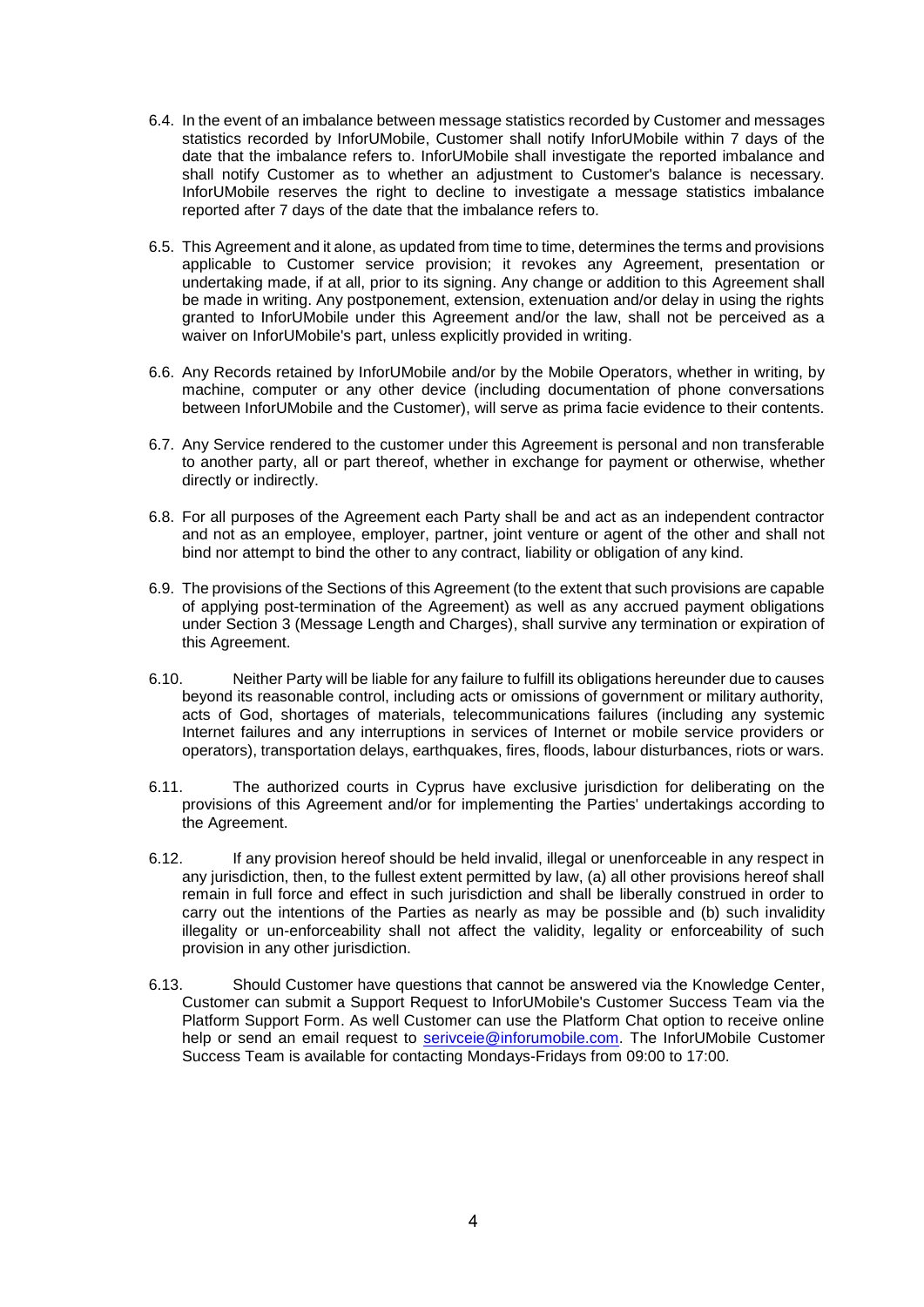#### **InforUMobile PRIVACY POLICY**

InforUMobile – guidelines for processing of Customers' and Website Visitors' Personal Data, updated as of July 2018

For the purpose of this document, "We/ Us" relates to InforUMobile; "Data Subjects" relates to InforUMobile Customers and Website Visitors; "Personal Data" relates to information that can be used to directly or indirectly identify a Data Subjects.

In the course of our business operations, we receive, collect and maintain personal data on Customers who register to use our Services and Website Visitors. We are committed to protecting the privacy of those individuals whose details we maintain.

Following are the details concerning our handling of Personal Date:

- 1. We process Personal Data of Data Subjects who submit us their information in a form or otherwise, to offer them our Services by contacting them and sending them marketing information. The said Personal Data may be processed for marketing purposes such as customised and direct marketing, administration notices, invoicing, database management and maintenance, product suggestions and offers, interaction with external social networks, heat mapping, newsletters and more.
- 2. As well, the Personal Data is processed for the performance of the Agreement between the Data Subject and us, as per our legitimate interests related to the Customer, our business relationship with him/her and in order to comply with legal obligations such as accounting and administration and fulfill our regulatory and risk management obligations. It is hereby emphasized that we are unable to provide the Services to a Data Subject that refuses the processing of his/her Personal Data.
- 3. We collect IP addresses from visitors to our Website and Platform. We analyse this data for trend and statistics reasons, such as which parts of our Website users are visiting and how long they spend there.
- 4. By using the Service and accepting the terms of this Privacy Policy, Data Subject consents to our use of cookies used to recognise repeat users. Cookies allow us to track behavior, compile data for targeted advertising and help us deliver functions that ameliorate Data Subject's browser experience.
- 5. As well we use third parties such as Google Analytics to collect user information. We are not responsible for the privacy policies and practices of third party data controllers, and we disclaim all liability in relation to same.
- 6. All information you provide to us is stored on our (or contracted third party) secure servers. Where Data Subject has chosen or where we have given him/her a password which enables him/her to access any part of our Platform, Data Subject is responsible for keeping this password confidential. Password is not to be shared.
- 7. We have taken adequate technical and organisational measures in order to keep Personal Data safe and to secure it against unauthorized access, loss, misuse or alteration by third parties, such as encryption, access controls, firewalls, etc. Nevertheless, considering nowadays cyber threats, we cannot fully guarantee that our security measures will prevent illegally and maliciously operating third parties from obtaining access to Personal Data and the absolute security of that information during its transmission or its storage on our systems.
- 8. We endeavour to keep Personal Data accurate and up-to-date. As such, Data Subjects are required update us as soon as possible about any changes to such information.
- 9. Data Subject has the right to:

a. Request from us the update/ rectification/ erasure of the Data Subject's Personal Data.